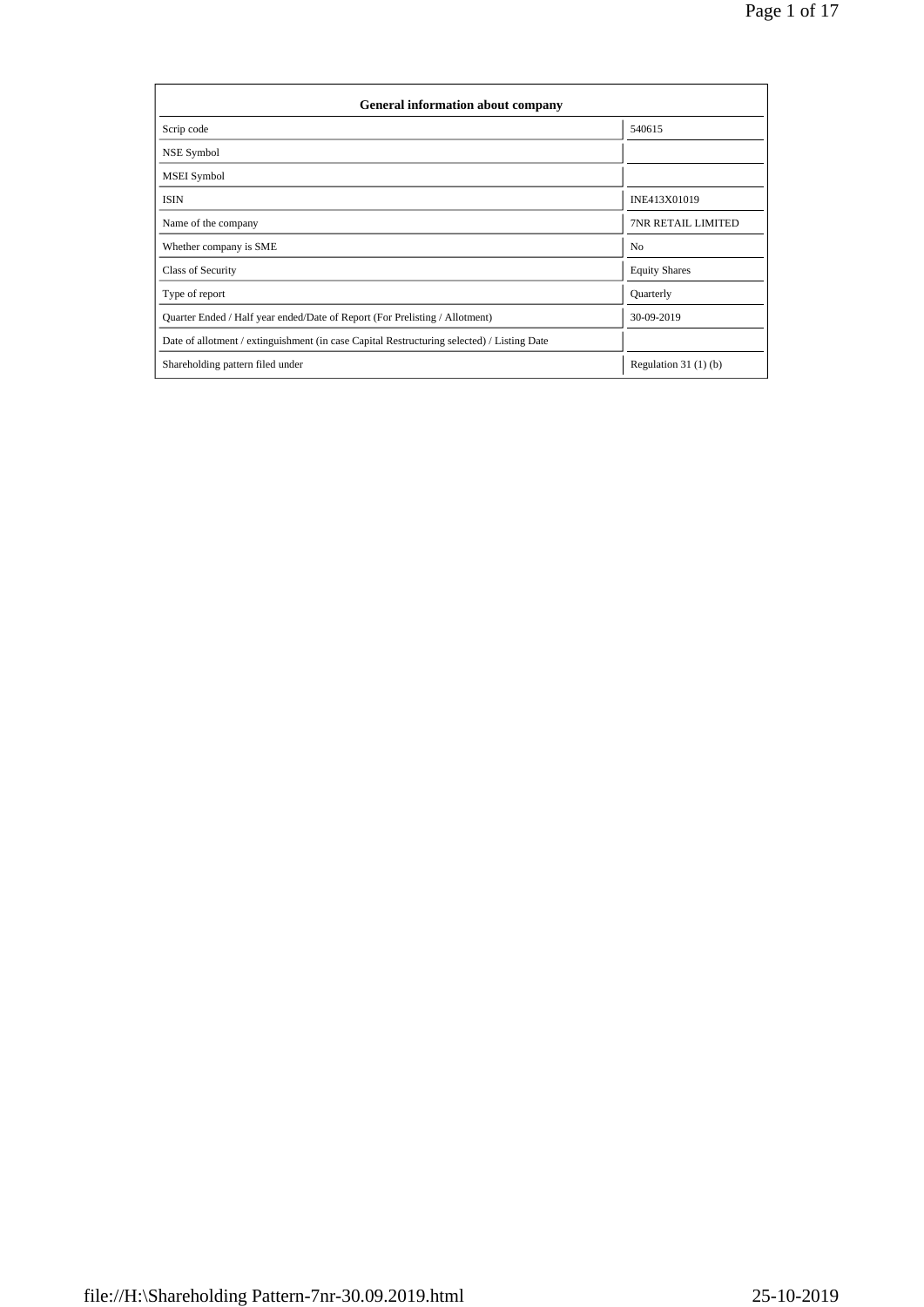|                |                                                                                           | <b>Declaration</b> |                                |                       |                             |
|----------------|-------------------------------------------------------------------------------------------|--------------------|--------------------------------|-----------------------|-----------------------------|
| Sr.<br>No.     | Particular                                                                                |                    | Promoter and<br>Promoter Group | Public<br>shareholder | Non Promoter-<br>Non Public |
| 1              | Whether the Listed Entity has issued any partly paid<br>up shares?                        | N <sub>0</sub>     | N <sub>0</sub>                 | N <sub>0</sub>        | N <sub>0</sub>              |
| $\overline{c}$ | Whether the Listed Entity has issued any Convertible<br>Securities?                       | N <sub>0</sub>     | N <sub>0</sub>                 | N <sub>0</sub>        | N <sub>0</sub>              |
| 3              | Whether the Listed Entity has issued any Warrants?                                        | N <sub>0</sub>     | N <sub>0</sub>                 | N <sub>0</sub>        | N <sub>0</sub>              |
| 4              | Whether the Listed Entity has any shares against<br>which depository receipts are issued? | N <sub>0</sub>     | No                             | N <sub>0</sub>        | N <sub>0</sub>              |
| 5              | Whether the Listed Entity has any shares in locked-in?                                    | Yes                | Yes                            | N <sub>0</sub>        | N <sub>0</sub>              |
| 6              | Whether any shares held by promoters are pledge or<br>otherwise encumbered?               | N <sub>0</sub>     | N <sub>0</sub>                 |                       |                             |
| $\overline{7}$ | Whether company has equity shares with differential<br>voting rights?                     | N <sub>0</sub>     | No                             | N <sub>o</sub>        | N <sub>0</sub>              |
| 8              | Whether the listed entity has any significant beneficial<br>owner?                        | Yes                |                                |                       |                             |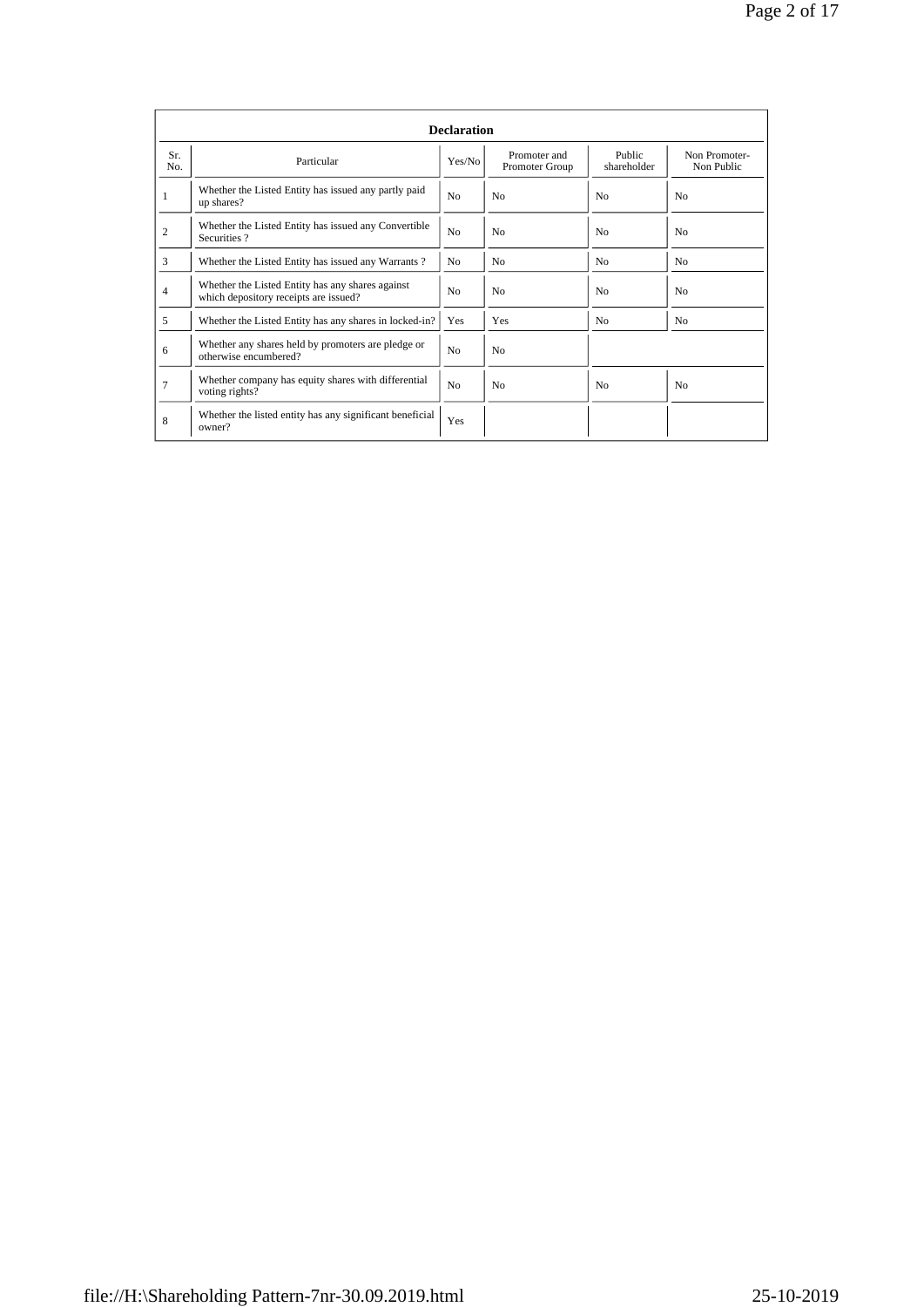|                 |                                                |                         |                         |                                 |                                                                             |                        | Table I - Summary Statement holding of specified securities |                                                                  |               |                       |                                 |  |  |
|-----------------|------------------------------------------------|-------------------------|-------------------------|---------------------------------|-----------------------------------------------------------------------------|------------------------|-------------------------------------------------------------|------------------------------------------------------------------|---------------|-----------------------|---------------------------------|--|--|
|                 |                                                |                         | No. of                  | No.<br><b>Of</b><br>Partly      | No. Of<br>shares<br>shares<br>held<br>underlying<br>$(VII) =$<br>Depository | Total nos.             | Shareholding<br>as a % of<br>total no. of                   | Number of Voting Rights held in each<br>class of securities (IX) |               |                       |                                 |  |  |
| Category<br>(1) | Category<br>of<br>shareholder                  | Nos. Of<br>shareholders | fully paid<br>up equity | paid-<br>up                     |                                                                             |                        |                                                             |                                                                  |               | shares<br>(calculated | No of Voting (XIV) Rights       |  |  |
|                 | (II)                                           | (III)                   | shares<br>held $(IV)$   | equity<br>shares<br>held<br>(V) | Receipts<br>(VI)                                                            | $(IV)+(V)$<br>$+ (VI)$ | as per<br>SCRR.<br>1957) (VIII)<br>As a % of<br>$(A+B+C2)$  | Class eg:<br>X                                                   | Class<br>eg:y | Total                 | Total as<br>a % of<br>$(A+B+C)$ |  |  |
| (A)             | Promoter<br>&<br>Promoter<br>Group             | 8                       | 6064050                 |                                 |                                                                             | 6064050                | 57.89                                                       | 6064050                                                          |               | 6064050               | 57.89                           |  |  |
| (B)             | Public                                         | 899                     | 4410450                 |                                 |                                                                             | 4410450                | 42.11                                                       | 4410450                                                          |               | 4410450               | 42.11                           |  |  |
| (C)             | Non<br>Promoter-<br>Non Public                 |                         |                         |                                 |                                                                             |                        |                                                             |                                                                  |               |                       |                                 |  |  |
| (C1)            | <b>Shares</b><br>underlying<br><b>DRs</b>      |                         |                         |                                 |                                                                             |                        |                                                             |                                                                  |               |                       |                                 |  |  |
| (C2)            | Shares held<br>by<br>Employee<br><b>Trusts</b> |                         |                         |                                 |                                                                             |                        |                                                             |                                                                  |               |                       |                                 |  |  |
|                 | Total                                          | 907                     | 10474500                |                                 |                                                                             | 10474500               | 100                                                         | 10474500                                                         |               | 10474500              | 100                             |  |  |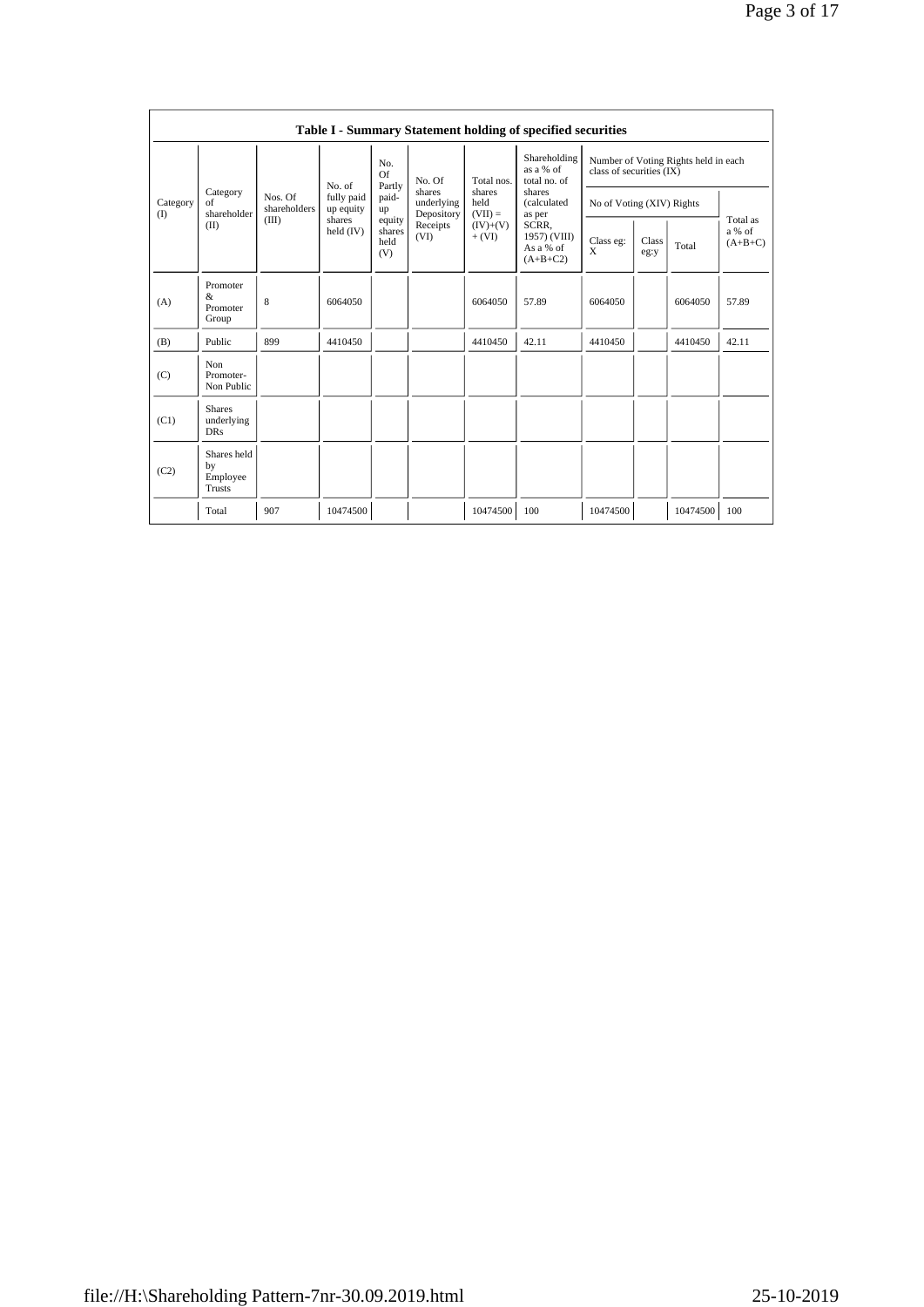|          |                                           |                                                 |                                       |                                                                                                                                  | Table I - Summary Statement holding of specified securities                                  |                                        |                                                                               |                                                                                                |                            |                                                         |            |                                                         |
|----------|-------------------------------------------|-------------------------------------------------|---------------------------------------|----------------------------------------------------------------------------------------------------------------------------------|----------------------------------------------------------------------------------------------|----------------------------------------|-------------------------------------------------------------------------------|------------------------------------------------------------------------------------------------|----------------------------|---------------------------------------------------------|------------|---------------------------------------------------------|
| Category | Category<br>of                            | No. Of<br><b>Shares</b><br>Underlying           | No. of<br><b>Shares</b><br>Underlying | No. Of<br><b>Shares</b><br>Underlying<br>Outstanding<br>convertible<br>securities<br>and No. Of<br><b>Warrants</b><br>$(X_i)(a)$ | Shareholding,<br>as $a\%$<br>assuming full<br>conversion of<br>convertible<br>securities (as | Number of<br>Locked in shares<br>(XII) | Number of<br><b>Shares</b><br>pledged or<br>otherwise<br>encumbered<br>(XIII) |                                                                                                | Number of<br>equity shares |                                                         |            |                                                         |
| (        | shareholder<br>(II)                       | Outstanding<br>convertible<br>securities<br>(X) | Outstanding<br>Warrants<br>$(X_i)$    |                                                                                                                                  |                                                                                              |                                        |                                                                               | a percentage<br>of diluted<br>share capital)<br>$(XI)=(VII)+$<br>$(X)$ As a % of<br>$(A+B+C2)$ | No. (a)                    | As a<br>$%$ of<br>total<br><b>Shares</b><br>held<br>(b) | No.<br>(a) | As a<br>$%$ of<br>total<br><b>Shares</b><br>held<br>(b) |
| (A)      | Promoter<br>$\&$<br>Promoter<br>Group     |                                                 |                                       |                                                                                                                                  | 57.89                                                                                        | 2115900                                | 34.89                                                                         |                                                                                                |                            | 6064050                                                 |            |                                                         |
| (B)      | Public                                    |                                                 |                                       |                                                                                                                                  | 42.11                                                                                        |                                        |                                                                               |                                                                                                |                            | 4410450                                                 |            |                                                         |
| (C)      | Non<br>Promoter-<br>Non Public            |                                                 |                                       |                                                                                                                                  |                                                                                              |                                        |                                                                               |                                                                                                |                            |                                                         |            |                                                         |
| (C1)     | <b>Shares</b><br>underlying<br><b>DRs</b> |                                                 |                                       |                                                                                                                                  |                                                                                              |                                        |                                                                               |                                                                                                |                            |                                                         |            |                                                         |
| (C2)     | Shares held<br>by<br>Employee<br>Trusts   |                                                 |                                       |                                                                                                                                  |                                                                                              |                                        |                                                                               |                                                                                                |                            |                                                         |            |                                                         |
|          | Total                                     |                                                 |                                       |                                                                                                                                  | 100                                                                                          | 2115900                                | 20.2                                                                          |                                                                                                |                            | 10474500                                                |            |                                                         |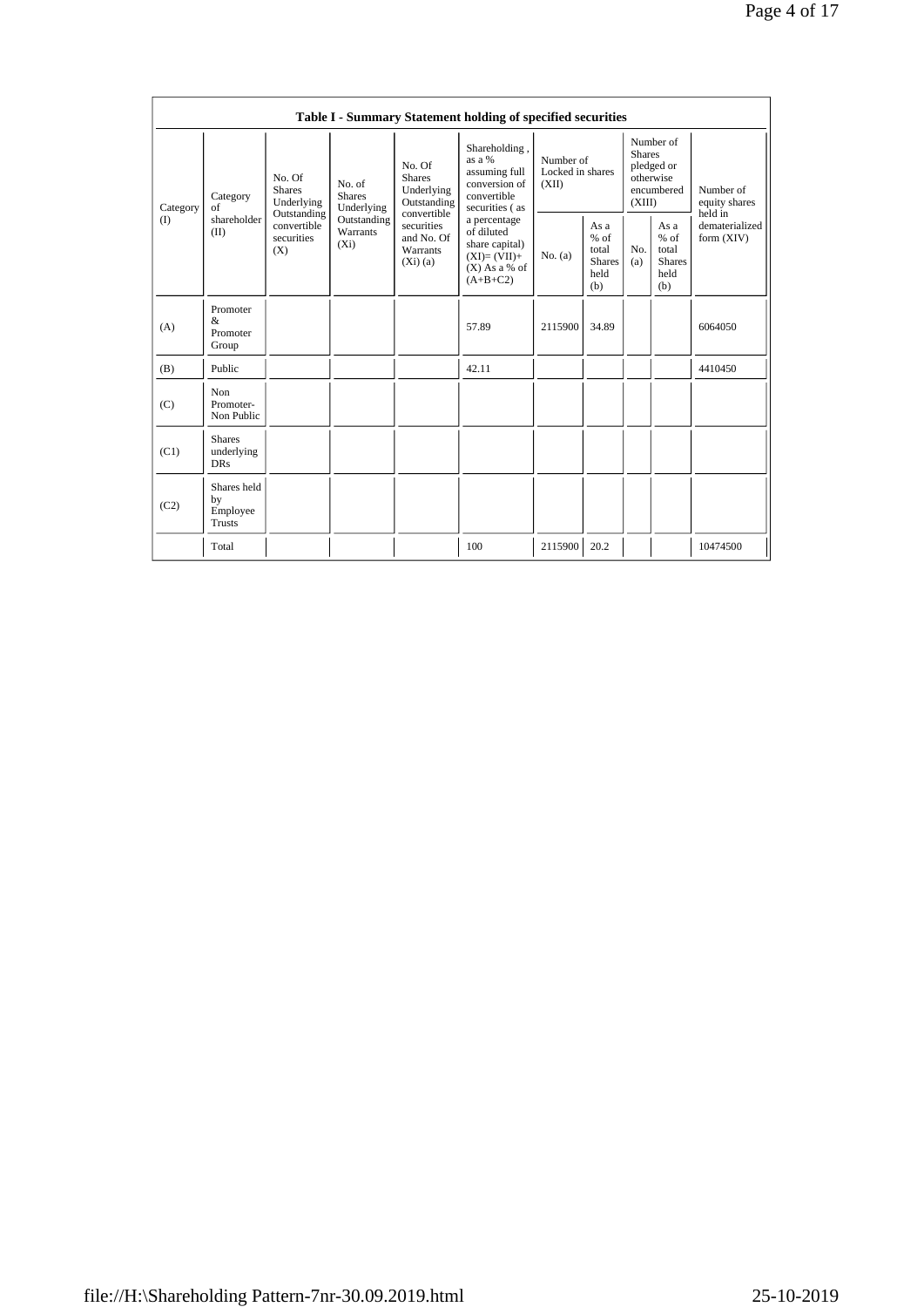|                                                                                                | Table II - Statement showing shareholding pattern of the Promoter and Promoter Group                                |                         |                                             |                                 |                                    |                             |                                                  |                           |               |                                      |                                 |
|------------------------------------------------------------------------------------------------|---------------------------------------------------------------------------------------------------------------------|-------------------------|---------------------------------------------|---------------------------------|------------------------------------|-----------------------------|--------------------------------------------------|---------------------------|---------------|--------------------------------------|---------------------------------|
|                                                                                                |                                                                                                                     |                         |                                             | No.<br>Of                       | No. Of                             | Total nos.                  | Shareholding<br>as a % of<br>total no. of        | class of securities (IX)  |               | Number of Voting Rights held in each |                                 |
| Sr.                                                                                            | Category &<br>Name of the<br>Shareholders (I)                                                                       | Nos. Of<br>shareholders | No. of<br>fully paid<br>up equity<br>shares | Partly<br>paid-<br>up           | shares<br>underlying<br>Depository | shares<br>held<br>$(VII) =$ | shares<br>(calculated<br>as per                  | No of Voting (XIV) Rights |               |                                      | Total<br>as a %                 |
|                                                                                                |                                                                                                                     | (III)                   | held (IV)                                   | equity<br>shares<br>held<br>(V) | Receipts<br>(VI)                   | $(IV)+(V)$<br>$+ (VI)$      | SCRR,<br>1957) (VIII)<br>As a % of<br>$(A+B+C2)$ | Class eg:<br>X            | Class<br>eg:y | Total                                | of<br>Total<br>Voting<br>rights |
| А                                                                                              | Table II - Statement showing shareholding pattern of the Promoter and Promoter Group                                |                         |                                             |                                 |                                    |                             |                                                  |                           |               |                                      |                                 |
| (1)                                                                                            | Indian                                                                                                              |                         |                                             |                                 |                                    |                             |                                                  |                           |               |                                      |                                 |
| (a)                                                                                            | Individuals/Hindu<br>undivided Family                                                                               | 8                       | 6064050                                     |                                 |                                    | 6064050                     | 57.89                                            | 6064050                   |               | 6064050                              | 57.89                           |
| Sub-Total<br>(A)(1)                                                                            |                                                                                                                     | 8                       | 6064050                                     |                                 |                                    | 6064050                     | 57.89                                            | 6064050                   |               | 6064050                              | 57.89                           |
| (2)                                                                                            | Foreign                                                                                                             |                         |                                             |                                 |                                    |                             |                                                  |                           |               |                                      |                                 |
| Total<br>Shareholding<br>of Promoter<br>and<br>Promoter<br>Group $(A)=$<br>$(A)(1)+(A)$<br>(2) |                                                                                                                     | 8                       | 6064050                                     |                                 |                                    | 6064050                     | 57.89                                            | 6064050                   |               | 6064050                              | 57.89                           |
| В                                                                                              | Table III - Statement showing shareholding pattern of the Public shareholder                                        |                         |                                             |                                 |                                    |                             |                                                  |                           |               |                                      |                                 |
| (1)                                                                                            | Institutions                                                                                                        |                         |                                             |                                 |                                    |                             |                                                  |                           |               |                                      |                                 |
| (3)                                                                                            | Non-institutions                                                                                                    |                         |                                             |                                 |                                    |                             |                                                  |                           |               |                                      |                                 |
| (a(i))                                                                                         | Individuals -<br>i.Individual<br>shareholders<br>holding nominal<br>share capital up<br>to Rs. 2 lakhs.             | 780                     | 403062                                      |                                 |                                    | 403062                      | 3.85                                             | 403062                    |               | 403062                               | 3.85                            |
| (a(ii))                                                                                        | Individuals - ii.<br>Individual<br>shareholders<br>holding nominal<br>share capital in<br>excess of Rs. 2<br>lakhs. | 45                      | 3288279                                     |                                 |                                    | 3288279                     | 31.39                                            | 3288279                   |               | 3288279                              | 31.39                           |
| (e)                                                                                            | Any Other<br>(specify)                                                                                              | 74                      | 719109                                      |                                 |                                    | 719109                      | 6.87                                             | 719109                    |               | 719109                               | 6.87                            |
| Sub-Total<br>(B)(3)                                                                            |                                                                                                                     | 899                     | 4410450                                     |                                 |                                    | 4410450                     | 42.11                                            | 4410450                   |               | 4410450                              | 42.11                           |
| <b>Total Public</b><br>Shareholding<br>$(B)=(B)(1)+$<br>$(B)(2)+(B)$<br>(3)                    |                                                                                                                     | 899                     | 4410450                                     |                                 |                                    | 4410450                     | 42.11                                            | 4410450                   |               | 4410450                              | 42.11                           |
| С                                                                                              | Table IV - Statement showing shareholding pattern of the Non Promoter- Non Public shareholder                       |                         |                                             |                                 |                                    |                             |                                                  |                           |               |                                      |                                 |
| Total<br>$(A+B+C2)$                                                                            |                                                                                                                     | 907                     | 10474500                                    |                                 |                                    | 10474500                    | 100                                              | 10474500                  |               | 10474500                             | 100                             |
| Total<br>$(A+B+C)$                                                                             |                                                                                                                     | 907                     | 10474500                                    |                                 |                                    | 10474500                    | 100                                              | 10474500                  |               | 10474500                             | 100                             |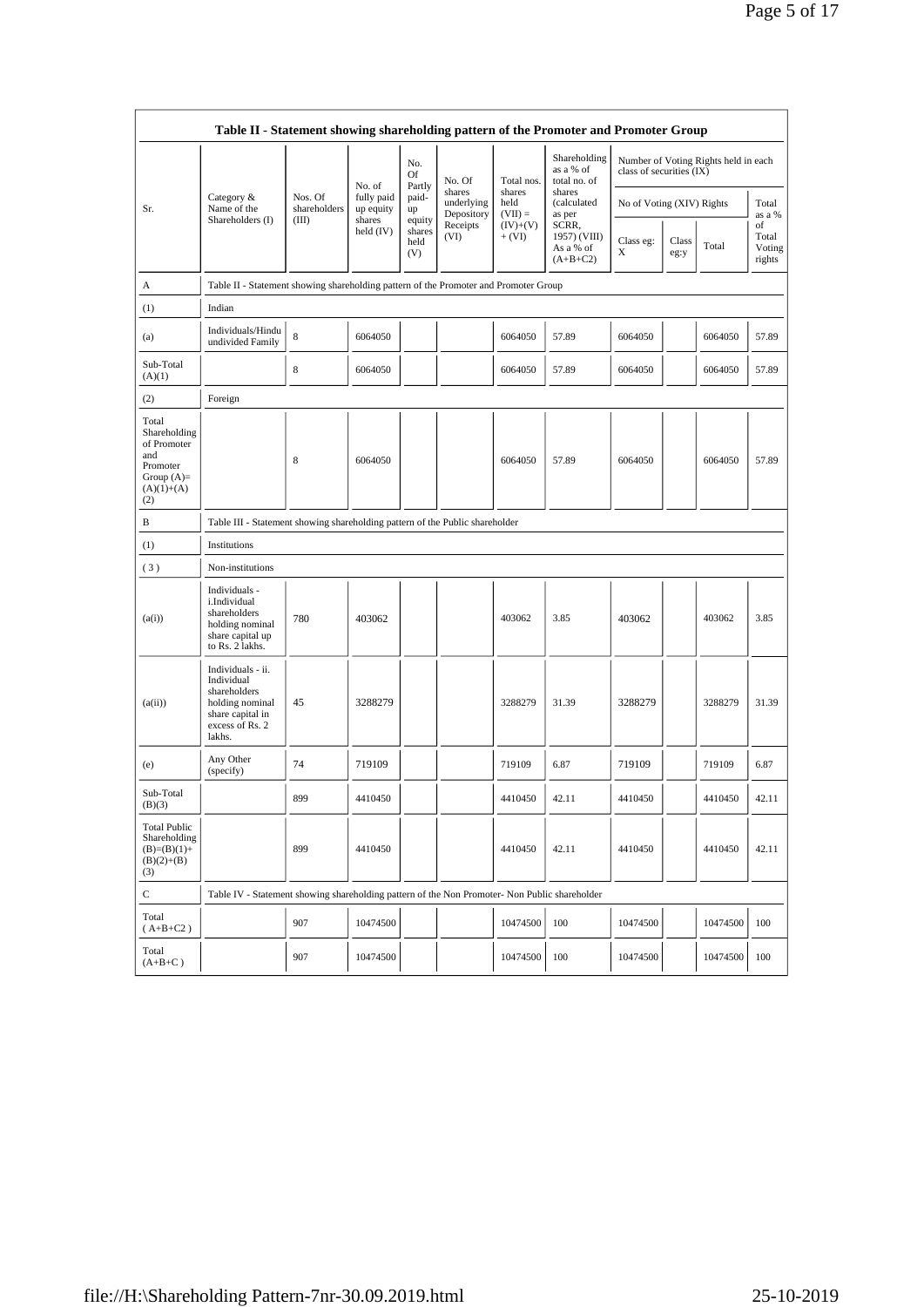|                                                                                         |                                                                                                                                                                         |                                                    |                                                                                           | Table II - Statement showing shareholding pattern of the Promoter and Promoter Group          |                                                       |                               |                                                    |                                                                               |                                       |
|-----------------------------------------------------------------------------------------|-------------------------------------------------------------------------------------------------------------------------------------------------------------------------|----------------------------------------------------|-------------------------------------------------------------------------------------------|-----------------------------------------------------------------------------------------------|-------------------------------------------------------|-------------------------------|----------------------------------------------------|-------------------------------------------------------------------------------|---------------------------------------|
| Sr.                                                                                     | No. Of<br>No. of<br><b>Shares</b><br><b>Shares</b><br>Underlying<br>Underlying<br>Outstanding<br>Outstanding<br>convertible<br>Warrants<br>securities<br>$(X_i)$<br>(X) |                                                    | No. Of<br><b>Shares</b><br>Underlying<br>Outstanding<br>convertible                       | Shareholding,<br>as a % assuming<br>full conversion<br>of convertible<br>securities (as a     | (XII)                                                 | Number of<br>Locked in shares |                                                    | Number of<br><b>Shares</b><br>pledged or<br>otherwise<br>encumbered<br>(XIII) | Number of<br>equity shares<br>held in |
|                                                                                         |                                                                                                                                                                         | securities and<br>No. Of<br>Warrants<br>$(Xi)$ (a) | percentage of<br>diluted share<br>capital) $(XI)=$<br>$(VII)+(X)$ As a<br>% of $(A+B+C2)$ | No. (a)                                                                                       | As a<br>% of<br>total<br><b>Shares</b><br>held<br>(b) | No.<br>(a)                    | As a %<br>of total<br><b>Shares</b><br>held<br>(b) | dematerialized<br>form (XIV)                                                  |                                       |
| A                                                                                       |                                                                                                                                                                         |                                                    |                                                                                           | Table II - Statement showing shareholding pattern of the Promoter and Promoter Group          |                                                       |                               |                                                    |                                                                               |                                       |
| (1)                                                                                     | Indian                                                                                                                                                                  |                                                    |                                                                                           |                                                                                               |                                                       |                               |                                                    |                                                                               |                                       |
| (a)                                                                                     |                                                                                                                                                                         |                                                    |                                                                                           | 57.89                                                                                         | 2115900                                               | 34.89                         |                                                    |                                                                               | 6064050                               |
| Sub-Total (A)<br>(1)                                                                    |                                                                                                                                                                         |                                                    |                                                                                           | 57.89                                                                                         | 2115900                                               | 34.89                         |                                                    |                                                                               | 6064050                               |
| (2)                                                                                     | Foreign                                                                                                                                                                 |                                                    |                                                                                           |                                                                                               |                                                       |                               |                                                    |                                                                               |                                       |
| Total<br>Shareholding<br>of Promoter<br>and Promoter<br>Group $(A)=$<br>$(A)(1)+(A)(2)$ |                                                                                                                                                                         |                                                    |                                                                                           | 57.89                                                                                         | 2115900                                               | 34.89                         |                                                    |                                                                               | 6064050                               |
| B                                                                                       |                                                                                                                                                                         |                                                    |                                                                                           | Table III - Statement showing shareholding pattern of the Public shareholder                  |                                                       |                               |                                                    |                                                                               |                                       |
| (1)                                                                                     | Institutions                                                                                                                                                            |                                                    |                                                                                           |                                                                                               |                                                       |                               |                                                    |                                                                               |                                       |
| (3)                                                                                     | Non-institutions                                                                                                                                                        |                                                    |                                                                                           |                                                                                               |                                                       |                               |                                                    |                                                                               |                                       |
| (a(i))                                                                                  |                                                                                                                                                                         |                                                    |                                                                                           | 3.85                                                                                          |                                                       |                               |                                                    |                                                                               | 403062                                |
| (a(ii))                                                                                 |                                                                                                                                                                         |                                                    |                                                                                           | 31.39                                                                                         |                                                       |                               |                                                    |                                                                               | 3288279                               |
| (e)                                                                                     |                                                                                                                                                                         |                                                    |                                                                                           | 6.87                                                                                          |                                                       |                               |                                                    |                                                                               | 719109                                |
| Sub-Total (B)<br>(3)                                                                    |                                                                                                                                                                         |                                                    |                                                                                           | 42.11                                                                                         |                                                       |                               |                                                    |                                                                               | 4410450                               |
| <b>Total Public</b><br>Shareholding<br>$(B)=(B)(1)+$<br>$(B)(2)+(B)(3)$                 |                                                                                                                                                                         |                                                    |                                                                                           | 42.11                                                                                         |                                                       |                               |                                                    |                                                                               | 4410450                               |
| C                                                                                       |                                                                                                                                                                         |                                                    |                                                                                           | Table IV - Statement showing shareholding pattern of the Non Promoter- Non Public shareholder |                                                       |                               |                                                    |                                                                               |                                       |
| Total<br>$(A+B+C2)$                                                                     |                                                                                                                                                                         |                                                    |                                                                                           | 100                                                                                           | 2115900                                               | 20.2                          |                                                    |                                                                               | 10474500                              |
| Total<br>$(A+B+C)$                                                                      |                                                                                                                                                                         |                                                    |                                                                                           | 100                                                                                           | 2115900                                               | 20.2                          |                                                    |                                                                               | 10474500                              |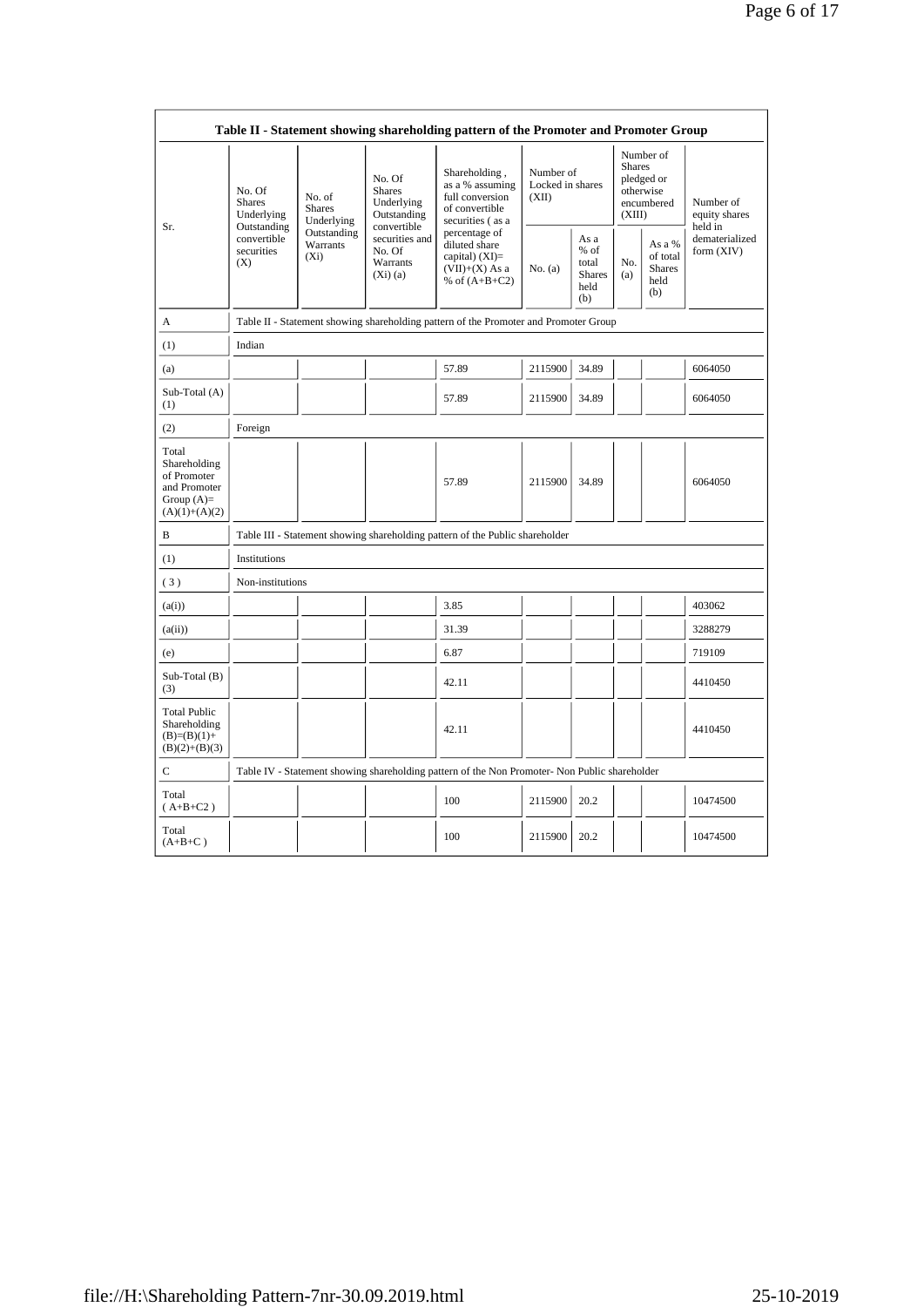|                                                                                                                                                                                                |                                                               |                                              |                                | Individuals/Hindu undivided Family      |                                                  |                                                   |                                         |
|------------------------------------------------------------------------------------------------------------------------------------------------------------------------------------------------|---------------------------------------------------------------|----------------------------------------------|--------------------------------|-----------------------------------------|--------------------------------------------------|---------------------------------------------------|-----------------------------------------|
| Searial No.                                                                                                                                                                                    | 1                                                             | $\overline{c}$                               | 3                              | $\overline{4}$                          | 5                                                | 6                                                 | $\boldsymbol{7}$                        |
| Name of the<br>Shareholders<br>(                                                                                                                                                               | <b>PINAL</b><br>KANCHANLAL<br><b>SHAH</b>                     | <b>NUTANBEN</b><br><b>JAYKISHAN</b><br>PATEL | RIDDHI<br><b>PINAL</b><br>SHAH | <b>SNEHALBEN</b><br>KAUSHALBHAI<br>SHAH | <b>CHANDRIKABEN</b><br>KANCHANLAL<br><b>SHAH</b> | <b>JAYKISHAN</b><br><b>SHANTILAL</b><br>PATEL HUF | <b>PINAL</b><br>KANCHANLAL<br>SHAH HUF. |
| PAN(II)                                                                                                                                                                                        | AMMPS1303E                                                    | BTUPP9829G                                   | AOPPS5087J                     | ACRPP9258J                              | AOSPS7157N                                       | AAGHJ3251G                                        | AANHP4007M                              |
| No. of fully<br>paid up equity<br>shares held<br>(IV)                                                                                                                                          | 1627290                                                       | 1369710                                      | 586650                         | 529200                                  | 504450                                           | 482250                                            | 482250                                  |
| No. Of Partly<br>paid-up equity<br>shares held<br>(V)                                                                                                                                          |                                                               |                                              |                                |                                         |                                                  |                                                   |                                         |
| No. Of shares<br>underlying<br>Depository<br>Receipts (VI)                                                                                                                                     |                                                               |                                              |                                |                                         |                                                  |                                                   |                                         |
| Total nos.<br>shares held<br>$(VII) = (IV) +$<br>$(V)$ + $(VI)$                                                                                                                                | 1627290                                                       | 1369710                                      | 586650                         | 529200                                  | 504450                                           | 482250                                            | 482250                                  |
| Shareholding<br>as a % of total<br>no. of shares<br>(calculated as<br>per SCRR,<br>1957) (VIII)<br>As a % of<br>$(A+B+C2)$                                                                     | 15.54                                                         | 13.08                                        | 5.6                            | 5.05                                    | 4.82                                             | 4.6                                               | 4.6                                     |
|                                                                                                                                                                                                | Number of Voting Rights held in each class of securities (IX) |                                              |                                |                                         |                                                  |                                                   |                                         |
| Class eg:X                                                                                                                                                                                     | 1627290                                                       | 1369710                                      | 586650                         | 529200                                  | 504450                                           | 482250                                            | 482250                                  |
| Class eg:y                                                                                                                                                                                     |                                                               |                                              |                                |                                         |                                                  |                                                   |                                         |
| Total                                                                                                                                                                                          | 1627290                                                       | 1369710                                      | 586650                         | 529200                                  | 504450                                           | 482250                                            | 482250                                  |
| Total as a %<br>of Total<br>Voting rights                                                                                                                                                      | 15.54                                                         | 13.08                                        | 5.6                            | 5.05                                    | 4.82                                             | 4.6                                               | 4.6                                     |
| No. Of Shares<br>Underlying<br>Outstanding<br>convertible<br>securities $(X)$                                                                                                                  |                                                               |                                              |                                |                                         |                                                  |                                                   |                                         |
| No. of Shares<br>Underlying<br>Outstanding<br>Warrants (Xi)                                                                                                                                    |                                                               |                                              |                                |                                         |                                                  |                                                   |                                         |
| No. Of Shares<br>Underlying<br>Outstanding<br>convertible<br>securities and<br>No. Of<br>Warrants (Xi)<br>(a)                                                                                  |                                                               |                                              |                                |                                         |                                                  |                                                   |                                         |
| Shareholding,<br>as a %<br>assuming full<br>conversion of<br>convertible<br>securities (as a<br>percentage of<br>diluted share<br>capital) (XI)=<br>$(VII)+(Xi)(a)$<br>As a % of<br>$(A+B+C2)$ | 15.54                                                         | 13.08                                        | 5.6                            | 5.05                                    | 4.82                                             | 4.6                                               | 4.6                                     |
|                                                                                                                                                                                                | Number of Locked in shares (XII)                              |                                              |                                |                                         |                                                  |                                                   |                                         |
| No. (a)                                                                                                                                                                                        | 1124040                                                       | 887460                                       | 104400                         | $\boldsymbol{0}$                        | $\boldsymbol{0}$                                 | $\boldsymbol{0}$                                  | $\boldsymbol{0}$                        |
| As a % of<br>total Shares<br>held(b)                                                                                                                                                           | 69.07                                                         | 64.79                                        | 17.8                           | $\mathbf{0}$                            | $\boldsymbol{0}$                                 | $\mathbf{0}$                                      | $\boldsymbol{0}$                        |
|                                                                                                                                                                                                | Number of Shares pledged or otherwise encumbered (XIII)       |                                              |                                |                                         |                                                  |                                                   |                                         |
| No. (a)                                                                                                                                                                                        |                                                               |                                              |                                |                                         |                                                  |                                                   |                                         |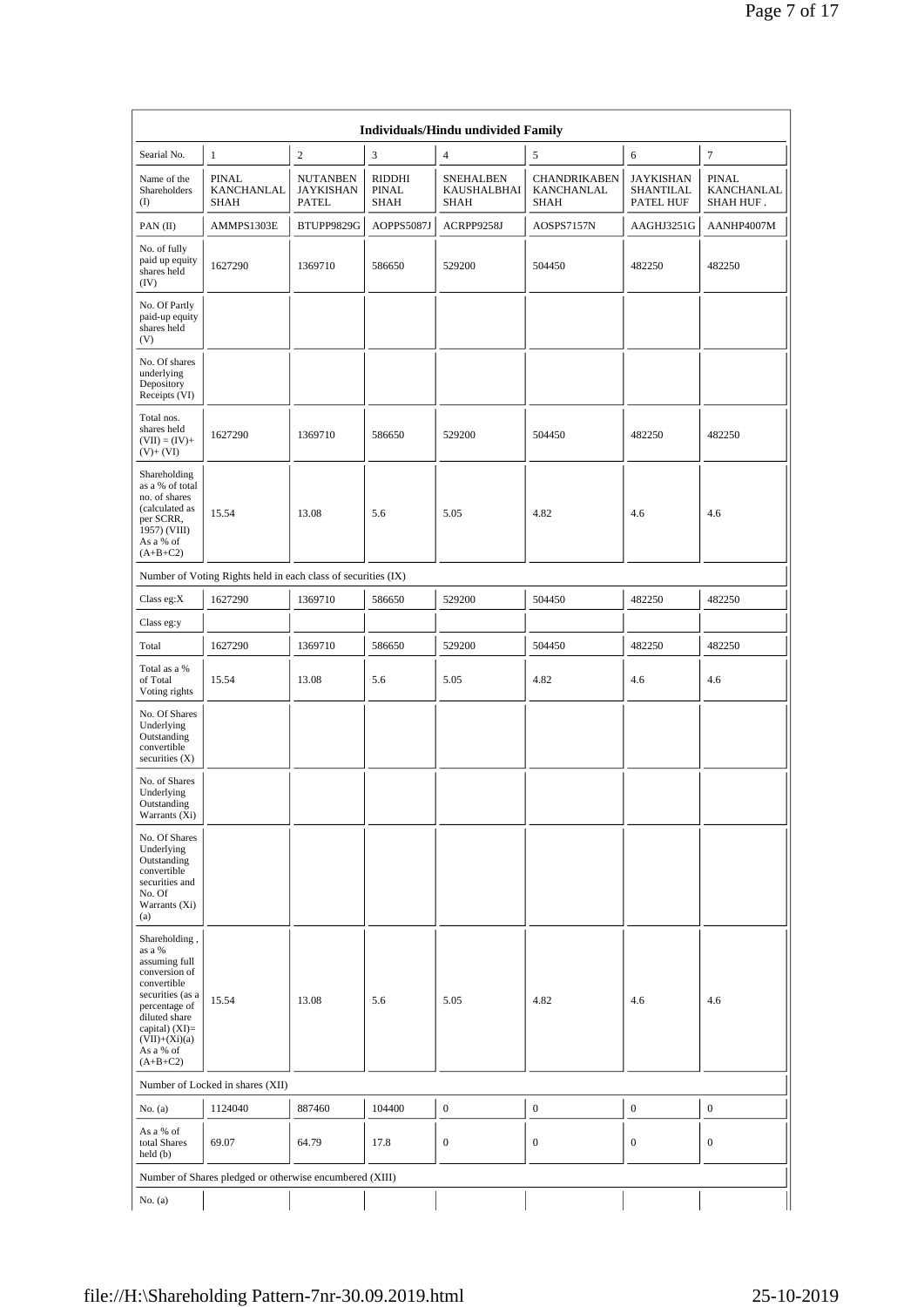| As a % of<br>total Shares<br>$\text{held}(\text{b})$                    |                              |         |        |        |        |        |        |
|-------------------------------------------------------------------------|------------------------------|---------|--------|--------|--------|--------|--------|
| Number of<br>equity shares<br>held in<br>dematerialized<br>form $(XIV)$ | 1627290                      | 1369710 | 586650 | 529200 | 504450 | 482250 | 482250 |
|                                                                         | Reason for not providing PAN |         |        |        |        |        |        |
| Reason for<br>not providing<br>PAN                                      |                              |         |        |        |        |        |        |
| Shareholder<br>type                                                     |                              |         |        |        |        |        |        |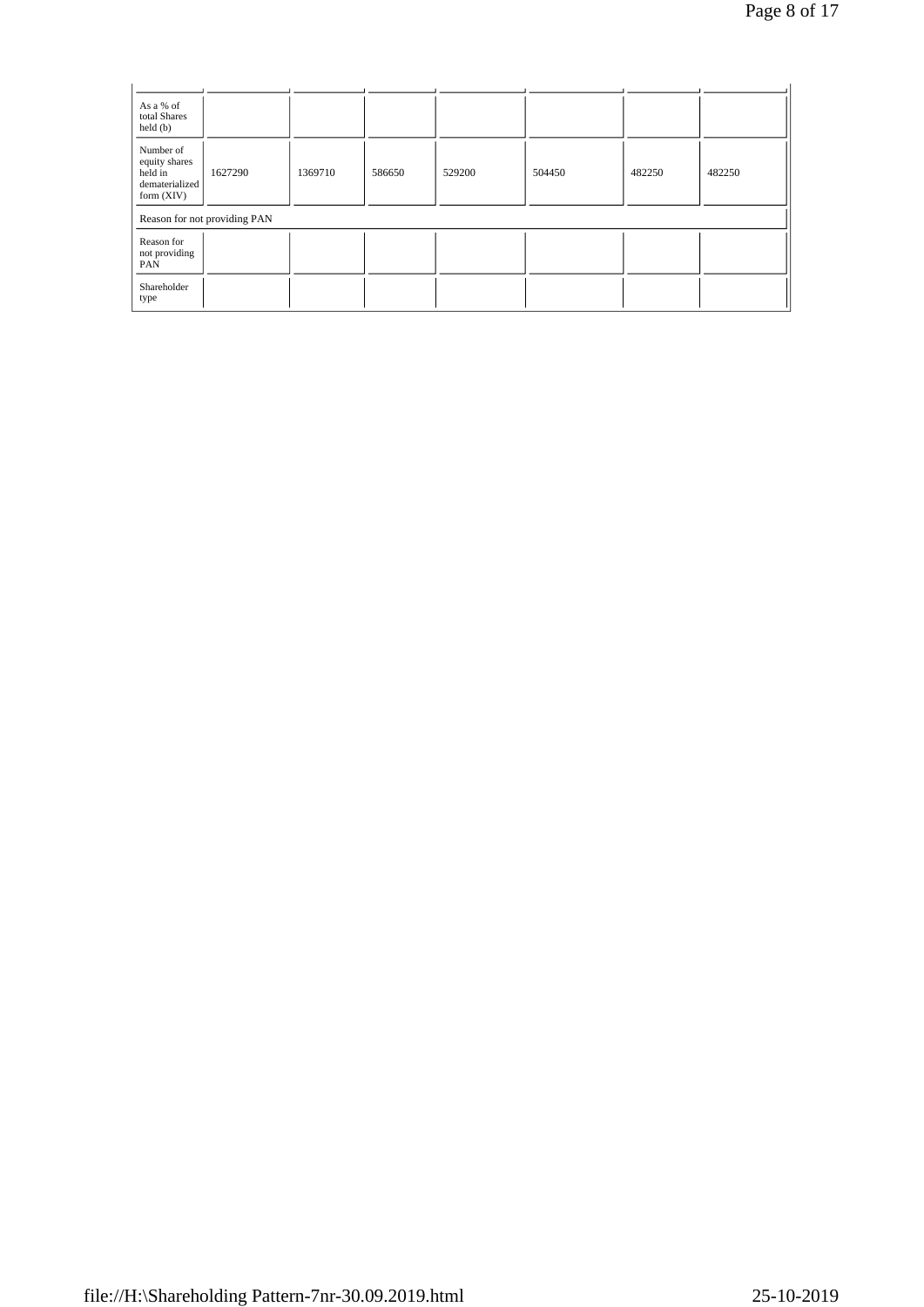| Searial No.                                                                                                                                                                               | 8                                                             |                       |
|-------------------------------------------------------------------------------------------------------------------------------------------------------------------------------------------|---------------------------------------------------------------|-----------------------|
| Name of the<br>Shareholders (I)                                                                                                                                                           | JAYKISHAN SHANTILAL PATEL                                     | Click here to go back |
| PAN (II)                                                                                                                                                                                  | BXJPP7661K                                                    | Total                 |
| No. of fully paid<br>up equity shares<br>held (IV)                                                                                                                                        | 482250                                                        | 6064050               |
| No. Of Partly paid-<br>up equity shares<br>held (V)                                                                                                                                       |                                                               |                       |
| No. Of shares<br>underlying<br>Depository<br>Receipts (VI)                                                                                                                                |                                                               |                       |
| Total nos. shares<br>held $(VII) = (IV) +$<br>$(V)$ + $(VI)$                                                                                                                              | 482250                                                        | 6064050               |
| Shareholding as a<br>% of total no. of<br>shares (calculated<br>as per SCRR,<br>1957) (VIII) As a<br>% of $(A+B+C2)$                                                                      | 4.6                                                           | 57.89                 |
|                                                                                                                                                                                           | Number of Voting Rights held in each class of securities (IX) |                       |
| Class eg:X                                                                                                                                                                                | 482250                                                        | 6064050               |
| Class eg:y                                                                                                                                                                                |                                                               |                       |
| Total                                                                                                                                                                                     | 482250                                                        | 6064050               |
| Total as a % of<br><b>Total Voting rights</b>                                                                                                                                             | 4.6                                                           | 57.89                 |
| No. Of Shares<br>Underlying<br>Outstanding<br>convertible<br>securities $(X)$                                                                                                             |                                                               |                       |
| No. of Shares<br>Underlying<br>Outstanding<br>Warrants (Xi)                                                                                                                               |                                                               |                       |
| No. Of Shares<br>Underlying<br>Outstanding<br>convertible<br>securities and No.<br>Of Warrants (Xi)<br>(a)                                                                                |                                                               |                       |
| Shareholding, as a<br>% assuming full<br>conversion of<br>convertible<br>securities (as a<br>percentage of<br>diluted share<br>capital) (XI)= (VII)<br>$+(Xi)(a)$ As a % of<br>$(A+B+C2)$ | 4.6                                                           | 57.89                 |
| Number of Locked in shares (XII)                                                                                                                                                          |                                                               |                       |
| No. (a)                                                                                                                                                                                   | $\boldsymbol{0}$                                              | 2115900               |
| As a % of total<br>Shares held (b)                                                                                                                                                        | $\overline{0}$                                                | 34.89                 |
|                                                                                                                                                                                           | Number of Shares pledged or otherwise encumbered (XIII)       |                       |
| No. (a)                                                                                                                                                                                   |                                                               |                       |
| As a % of total<br>Shares held (b)                                                                                                                                                        |                                                               |                       |
| Number of equity<br>shares held in<br>dematerialized<br>form $(XIV)$                                                                                                                      | 482250                                                        | 6064050               |
| Reason for not providing PAN                                                                                                                                                              |                                                               |                       |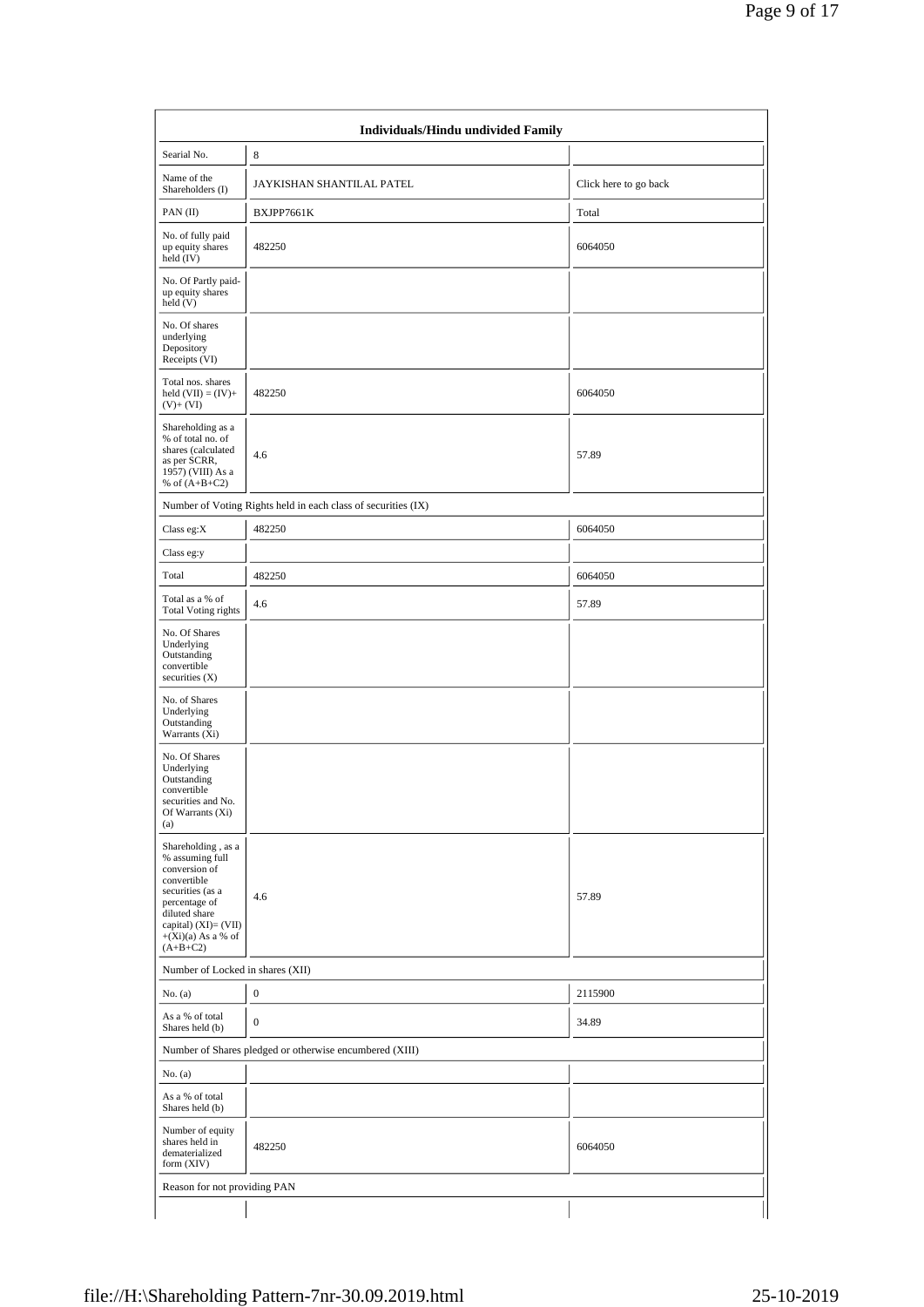| Reason for not<br>providing PAN |  |
|---------------------------------|--|
| Shareholder type                |  |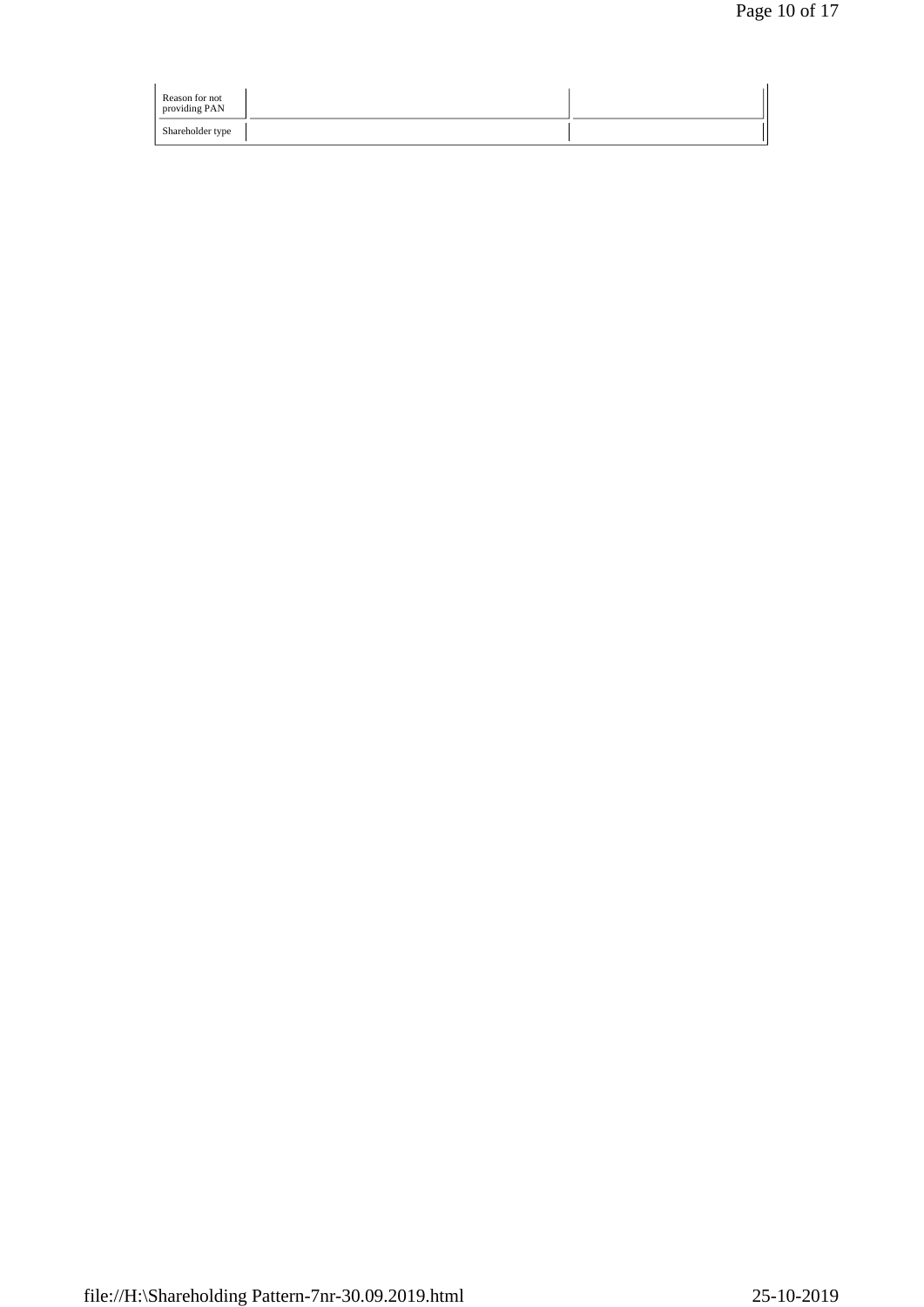|                                                                                                                                                                                            | Individuals - ii. Individual shareholders holding nominal share capital in excess of Rs. 2 lakhs. |                                   |                               |                      |                                             |                                             |                                  |
|--------------------------------------------------------------------------------------------------------------------------------------------------------------------------------------------|---------------------------------------------------------------------------------------------------|-----------------------------------|-------------------------------|----------------------|---------------------------------------------|---------------------------------------------|----------------------------------|
| Searial No.                                                                                                                                                                                | $\mathbf{1}$                                                                                      | $\boldsymbol{2}$                  | 3                             | $\overline{4}$       | 5                                           | 6                                           | 7                                |
| Name of the<br>Shareholders<br>$\rm(D)$                                                                                                                                                    | <b>SHILA</b><br>CHANDRESHBHAI<br>SHAH                                                             | <b>JITENDRA H</b><br><b>GOHEL</b> | AMIT<br><b>BECHU</b><br>YADAV | <b>SUMIT</b><br>LAHA | MAHERIYA<br>NAGINBHAI<br><b>JESHINGBHAI</b> | CHINTUKUMAR<br>VASUDEVBHAI<br><b>PANDYA</b> | KAMLESHKUMAR<br><b>G SOLANKI</b> |
| PAN (II)                                                                                                                                                                                   | ACAPS7012E                                                                                        | AJMPG6403E                        | AJYPY3967H                    | AXJPL4908J           | AZRPM0004E                                  | BBGPP8915H                                  | BFLPS7554C                       |
| No. of fully<br>paid up equity<br>shares held<br>(IV)                                                                                                                                      | 138000                                                                                            | 143273                            | 186000                        | 123000               | 125730                                      | 153930                                      | 227546                           |
| No. Of Partly<br>paid-up equity<br>shares held<br>(V)                                                                                                                                      |                                                                                                   |                                   |                               |                      |                                             |                                             |                                  |
| No. Of shares<br>underlying<br>Depository<br>Receipts (VI)                                                                                                                                 |                                                                                                   |                                   |                               |                      |                                             |                                             |                                  |
| Total nos.<br>shares held<br>$(VII) = (IV) +$<br>$(V)+(VI)$                                                                                                                                | 138000                                                                                            | 143273                            | 186000                        | 123000               | 125730                                      | 153930                                      | 227546                           |
| Shareholding<br>as a % of total<br>no. of shares<br>(calculated as<br>per SCRR,<br>1957) (VIII)<br>As a % of<br>$(A+B+C2)$                                                                 | 1.32                                                                                              | 1.37                              | 1.78                          | 1.17                 | 1.2                                         | 1.47                                        | 2.17                             |
|                                                                                                                                                                                            | Number of Voting Rights held in each class of securities (IX)                                     |                                   |                               |                      |                                             |                                             |                                  |
| Class eg: X                                                                                                                                                                                | 138000                                                                                            | 143273                            | 186000                        | 123000               | 125730                                      | 153930                                      | 227546                           |
| Class eg:y                                                                                                                                                                                 |                                                                                                   |                                   |                               |                      |                                             |                                             |                                  |
| Total                                                                                                                                                                                      | 138000                                                                                            | 143273                            | 186000                        | 123000               | 125730                                      | 153930                                      | 227546                           |
| Total as a %<br>of Total<br>Voting rights                                                                                                                                                  | 1.32                                                                                              | 1.37                              | 1.78                          | 1.17                 | 1.2                                         | 1.47                                        | 2.17                             |
| No. Of Shares<br>Underlying<br>Outstanding<br>convertible<br>securities (X)                                                                                                                |                                                                                                   |                                   |                               |                      |                                             |                                             |                                  |
| No. of Shares<br>Underlying<br>Outstanding<br>Warrants (Xi)                                                                                                                                |                                                                                                   |                                   |                               |                      |                                             |                                             |                                  |
| No. Of Shares<br>Underlying<br>Outstanding<br>convertible<br>securities and<br>No. Of<br>Warrants (Xi)<br>(a)                                                                              |                                                                                                   |                                   |                               |                      |                                             |                                             |                                  |
| Shareholding,<br>as a %<br>assuming full<br>conversion of<br>convertible<br>securities (as a<br>percentage of<br>diluted share<br>capital) (XI)=<br>$(VII)+(X)$ As<br>a % of<br>$(A+B+C2)$ | 1.32                                                                                              | 1.37                              | 1.78                          | 1.17                 | 1.2                                         | 1.47                                        | 2.17                             |
|                                                                                                                                                                                            | Number of Locked in shares (XII)                                                                  |                                   |                               |                      |                                             |                                             |                                  |
| No. $(a)$                                                                                                                                                                                  |                                                                                                   |                                   |                               |                      |                                             |                                             |                                  |
| As a % of<br>total Shares<br>held(b)                                                                                                                                                       |                                                                                                   |                                   |                               |                      |                                             |                                             |                                  |
| Number of<br>equity shares<br>held in                                                                                                                                                      | 138000                                                                                            | 143273                            | 186000                        | 123000               | 125730                                      | 153930                                      | 227546                           |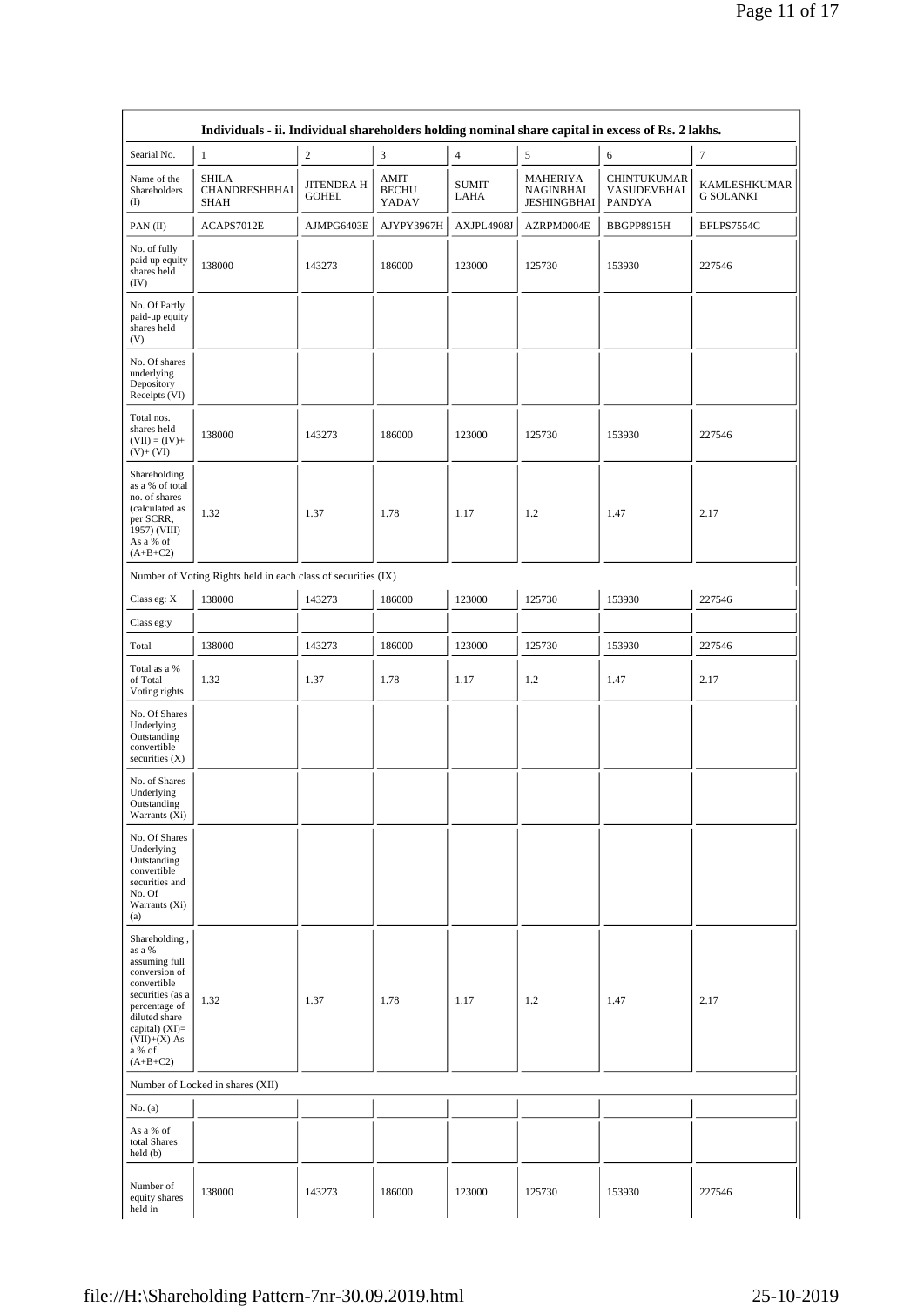| dematerialized<br>form $(XIV)$     |  |  |  |  |
|------------------------------------|--|--|--|--|
| Reason for not providing PAN       |  |  |  |  |
| Reason for<br>not providing<br>PAN |  |  |  |  |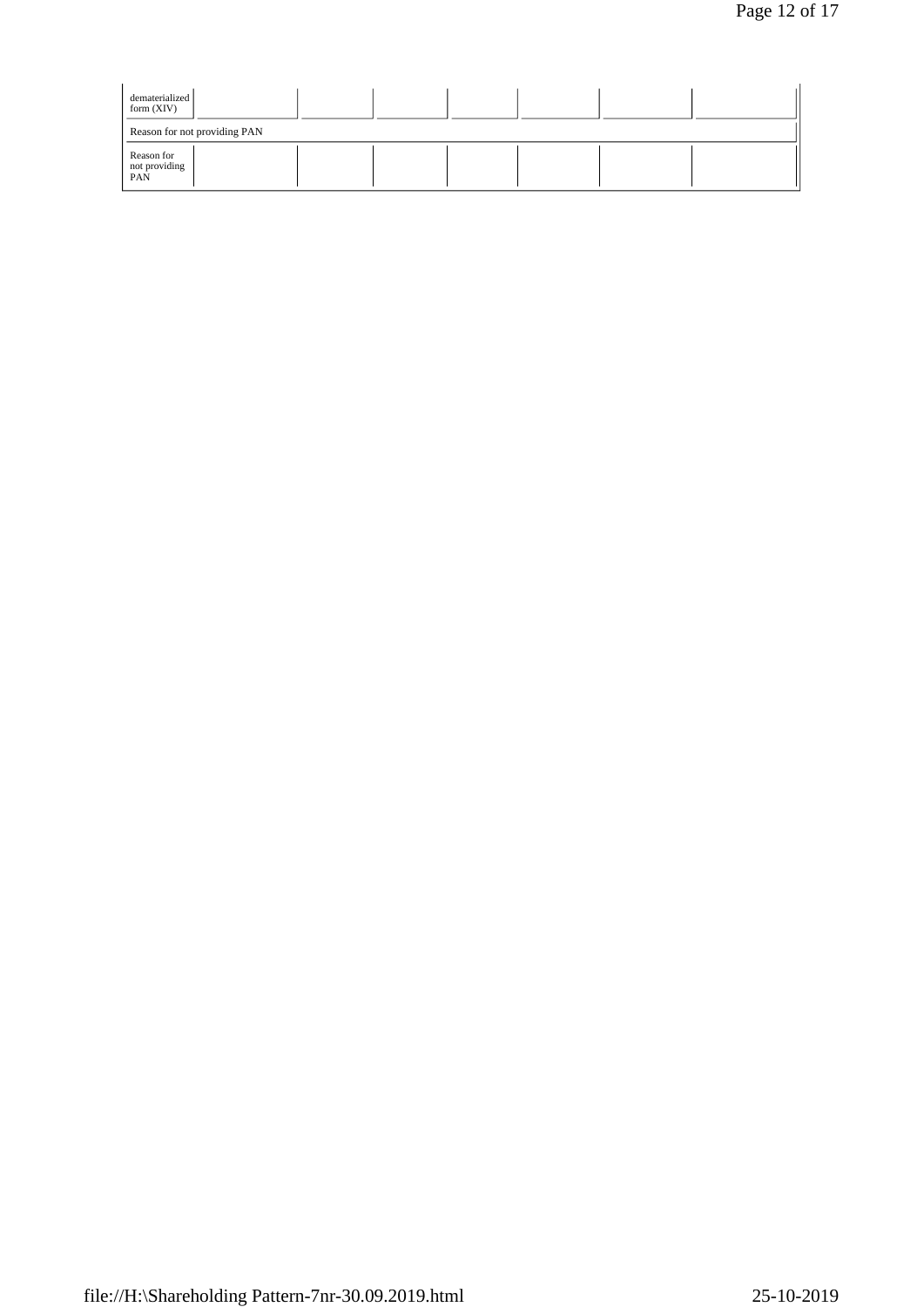|                                                                                                                                                                                       |                                                               |                     | Individuals - ii. Individual shareholders holding nominal share capital in excess of Rs. 2 lakhs. |                                            |                          |
|---------------------------------------------------------------------------------------------------------------------------------------------------------------------------------------|---------------------------------------------------------------|---------------------|---------------------------------------------------------------------------------------------------|--------------------------------------------|--------------------------|
| Searial No.                                                                                                                                                                           | 8                                                             | 9                   | 10                                                                                                | 11                                         |                          |
| Name of the<br>Shareholders (I)                                                                                                                                                       | <b>CHAUHAN</b><br><b>GOVINDBHAI</b><br>NATVARLAL              | NITESH P<br>PAVSKAR | <b>CHAUHAN</b><br><b>CHANDRIKABEN</b><br>MAHESHBHAI                                               | <b>TEJAL</b><br><b>AMITKUMAR</b><br>KHATRI | Click here<br>to go back |
| PAN(II)                                                                                                                                                                               | BFMPC4964H                                                    | BJQPP0910G          | BWSPC8594A                                                                                        | ERFPK5538F                                 | Total                    |
| No. of fully paid<br>up equity shares<br>held $(IV)$                                                                                                                                  | 114000                                                        |                     | 168000                                                                                            | 155002                                     | 1675828                  |
| No. Of Partly paid-<br>up equity shares<br>held (V)                                                                                                                                   |                                                               |                     |                                                                                                   |                                            |                          |
| No. Of shares<br>underlying<br>Depository<br>Receipts (VI)                                                                                                                            |                                                               |                     |                                                                                                   |                                            |                          |
| Total nos. shares<br>held $(VII) = (IV) +$<br>$(V)+(VI)$                                                                                                                              | 114000                                                        | 141347              | 168000                                                                                            |                                            | 1675828                  |
| Shareholding as a<br>% of total no. of<br>shares (calculated<br>as per SCRR,<br>1957) (VIII) As a<br>% of $(A+B+C2)$                                                                  | 1.09                                                          | 1.35                | 1.6                                                                                               | 1.48                                       | 16                       |
|                                                                                                                                                                                       | Number of Voting Rights held in each class of securities (IX) |                     |                                                                                                   |                                            |                          |
| Class eg: X                                                                                                                                                                           | 114000                                                        | 141347              | 168000                                                                                            | 155002                                     | 1675828                  |
| Class eg:y                                                                                                                                                                            |                                                               |                     |                                                                                                   |                                            |                          |
| Total                                                                                                                                                                                 | 114000                                                        | 141347              | 168000                                                                                            | 155002                                     | 1675828                  |
| Total as a % of<br><b>Total Voting rights</b>                                                                                                                                         | 1.09                                                          | 1.35                | 1.6                                                                                               | 1.48                                       | 16                       |
| No. Of Shares<br>Underlying<br>Outstanding<br>convertible<br>securities $(X)$                                                                                                         |                                                               |                     |                                                                                                   |                                            |                          |
| No. of Shares<br>Underlying<br>Outstanding<br>Warrants $(X_i)$                                                                                                                        |                                                               |                     |                                                                                                   |                                            |                          |
| No. Of Shares<br>Underlying<br>Outstanding<br>convertible<br>securities and No.<br>Of Warrants (Xi)<br>(a)                                                                            |                                                               |                     |                                                                                                   |                                            |                          |
| Shareholding, as a<br>% assuming full<br>conversion of<br>convertible<br>securities (as a<br>percentage of<br>diluted share<br>capital) (XI)= (VII)<br>$+(X)$ As a % of<br>$(A+B+C2)$ | 1.09                                                          | 1.35                | 1.6                                                                                               | 1.48                                       | 16                       |
| Number of Locked in shares (XII)                                                                                                                                                      |                                                               |                     |                                                                                                   |                                            |                          |
| No. (a)                                                                                                                                                                               |                                                               |                     |                                                                                                   |                                            |                          |
| As a % of total<br>Shares held (b)                                                                                                                                                    |                                                               |                     |                                                                                                   |                                            |                          |
| Number of equity<br>shares held in<br>114000<br>dematerialized<br>form (XIV)                                                                                                          |                                                               | 141347              | 168000                                                                                            | 155002                                     | 1675828                  |
| Reason for not providing PAN                                                                                                                                                          |                                                               |                     |                                                                                                   |                                            |                          |
| Reason for not<br>providing PAN                                                                                                                                                       |                                                               |                     |                                                                                                   |                                            |                          |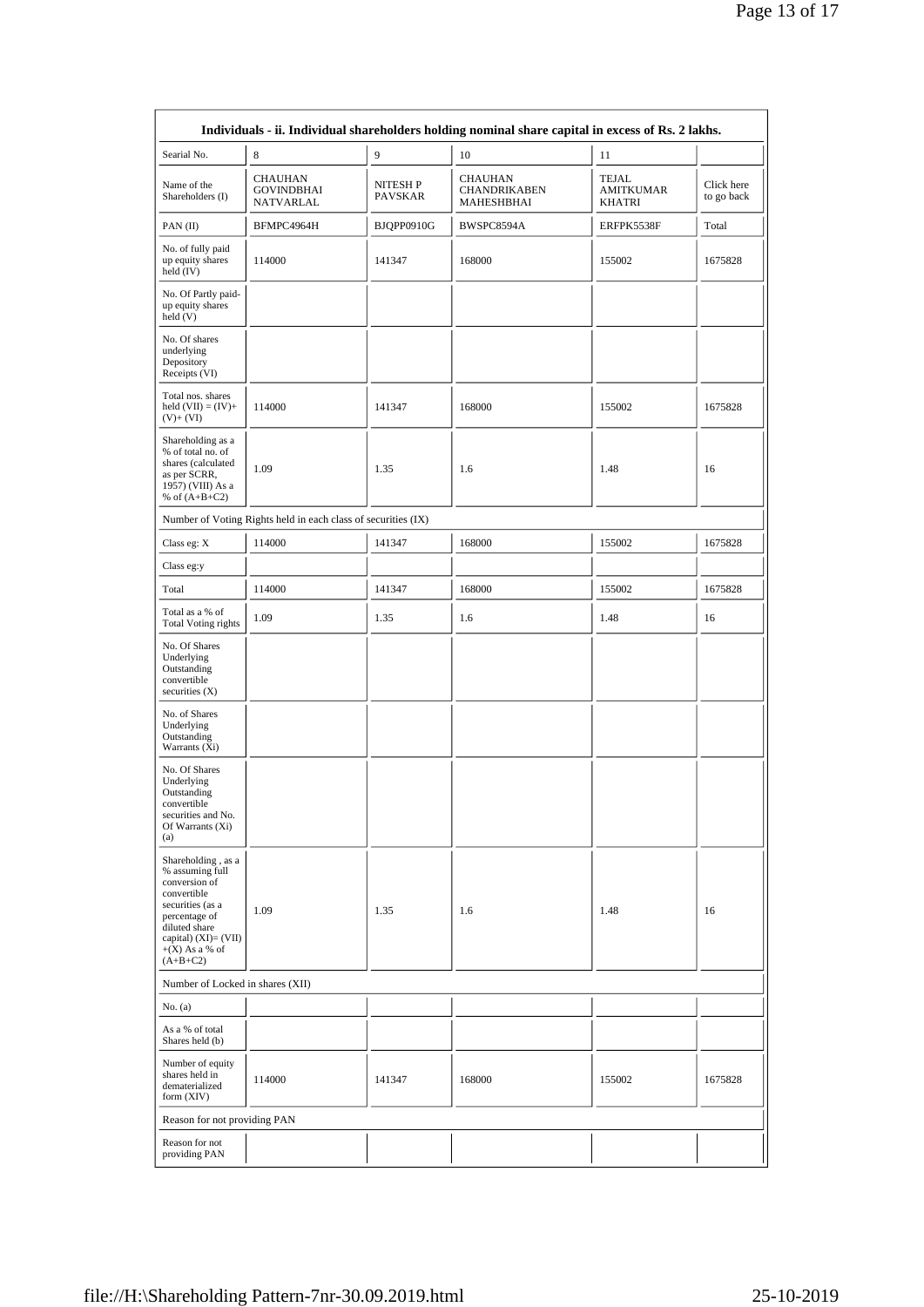| Searial No.                                                                                                                                                                            | $\mathbf{1}$               | $\overline{c}$                                                | 3                   | $\overline{4}$ | 5                            |                          |
|----------------------------------------------------------------------------------------------------------------------------------------------------------------------------------------|----------------------------|---------------------------------------------------------------|---------------------|----------------|------------------------------|--------------------------|
| Category                                                                                                                                                                               | <b>Bodies</b><br>Corporate | <b>Bodies Corporate</b>                                       | Clearing<br>Members | <b>HUF</b>     | Non-Resident<br>Indian (NRI) |                          |
| Category / More<br>than 1 percentage                                                                                                                                                   | Category                   | More than 1 percentage of<br>shareholding                     | Category            | Category       | Category                     |                          |
| Name of the<br>Shareholders (I)                                                                                                                                                        |                            | HIGHGROWTH VINCOM<br>PRIVATE LIMITED                          |                     |                |                              | Click here to<br>go back |
| PAN $(II)$                                                                                                                                                                             |                            | AACCH1789A                                                    |                     |                |                              | Total                    |
| No. of the<br>Shareholders (I)                                                                                                                                                         | 18                         | 1                                                             | 10                  | 45             | 1                            | 74                       |
| No. of fully paid<br>up equity shares<br>held $(IV)$                                                                                                                                   | 351846                     | 138000                                                        | 73927               | 289450         | 3886                         | 719109                   |
| No. Of Partly paid-<br>up equity shares<br>held(V)                                                                                                                                     |                            |                                                               |                     |                |                              |                          |
| No. Of shares<br>underlying<br>Depository<br>Receipts (VI)                                                                                                                             |                            |                                                               |                     |                |                              |                          |
| Total nos. shares<br>held $(VII) = (IV) +$<br>$(V)+(VI)$                                                                                                                               | 351846                     | 138000                                                        | 73927               | 289450         | 3886                         | 719109                   |
| Shareholding as a<br>% of total no. of<br>shares (calculated<br>as per SCRR,<br>1957) (VIII) As a<br>% of $(A+B+C2)$                                                                   | 3.36                       | 1.32                                                          | 0.71                | 2.76           | 0.04                         | 6.87                     |
|                                                                                                                                                                                        |                            | Number of Voting Rights held in each class of securities (IX) |                     |                |                              |                          |
| Class eg: X                                                                                                                                                                            | 351846                     | 138000                                                        | 73927               | 289450         | 3886                         | 719109                   |
| Class eg:y                                                                                                                                                                             |                            |                                                               |                     |                |                              |                          |
| Total                                                                                                                                                                                  | 351846                     | 138000                                                        | 73927               | 289450         | 3886                         | 719109                   |
| Total as a % of<br><b>Total Voting rights</b>                                                                                                                                          | 3.36                       | 1.32                                                          | 0.71                | 2.76           | 0.04                         | 6.87                     |
| No. Of Shares<br>Underlying<br>Outstanding<br>convertible<br>securities $(X)$                                                                                                          |                            |                                                               |                     |                |                              |                          |
| No. of Shares<br>Underlying<br>Outstanding<br>Warrants (Xi)                                                                                                                            |                            |                                                               |                     |                |                              |                          |
| No. Of Shares<br>Underlying<br>Outstanding<br>convertible<br>securities and No.<br>Of Warrants (Xi)<br>(a)                                                                             |                            |                                                               |                     |                |                              |                          |
| Shareholding, as a<br>% assuming full<br>conversion of<br>convertible<br>securities (as a<br>percentage of<br>diluted share<br>capital) $(XI)=(VII)$<br>$+(X)$ As a % of<br>$(A+B+C2)$ | 3.36                       | 1.32                                                          | 0.71                | 2.76           | 0.04                         | 6.87                     |
| Number of Locked in shares (XII)                                                                                                                                                       |                            |                                                               |                     |                |                              |                          |
| No. (a)                                                                                                                                                                                |                            |                                                               |                     |                |                              |                          |
| As a % of total<br>Shares held (b)                                                                                                                                                     |                            |                                                               |                     |                |                              |                          |
| Number of equity<br>shares held in<br>dematerialized<br>form (XIV)                                                                                                                     | 351846                     | 138000                                                        | 73927               | 289450         | 3886                         | 719109                   |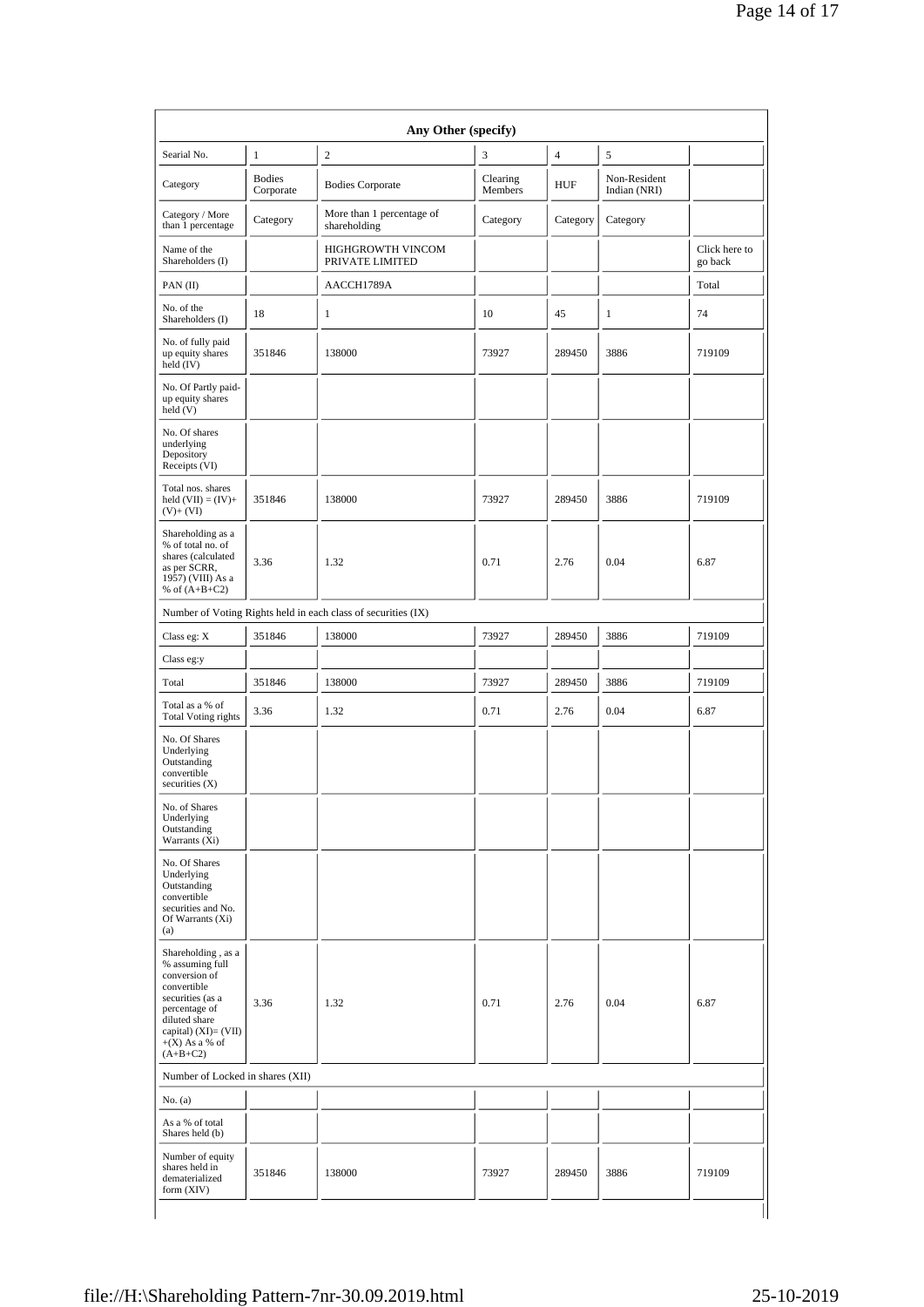| Reason for not providing PAN    |  |  |  |
|---------------------------------|--|--|--|
| Reason for not<br>providing PAN |  |  |  |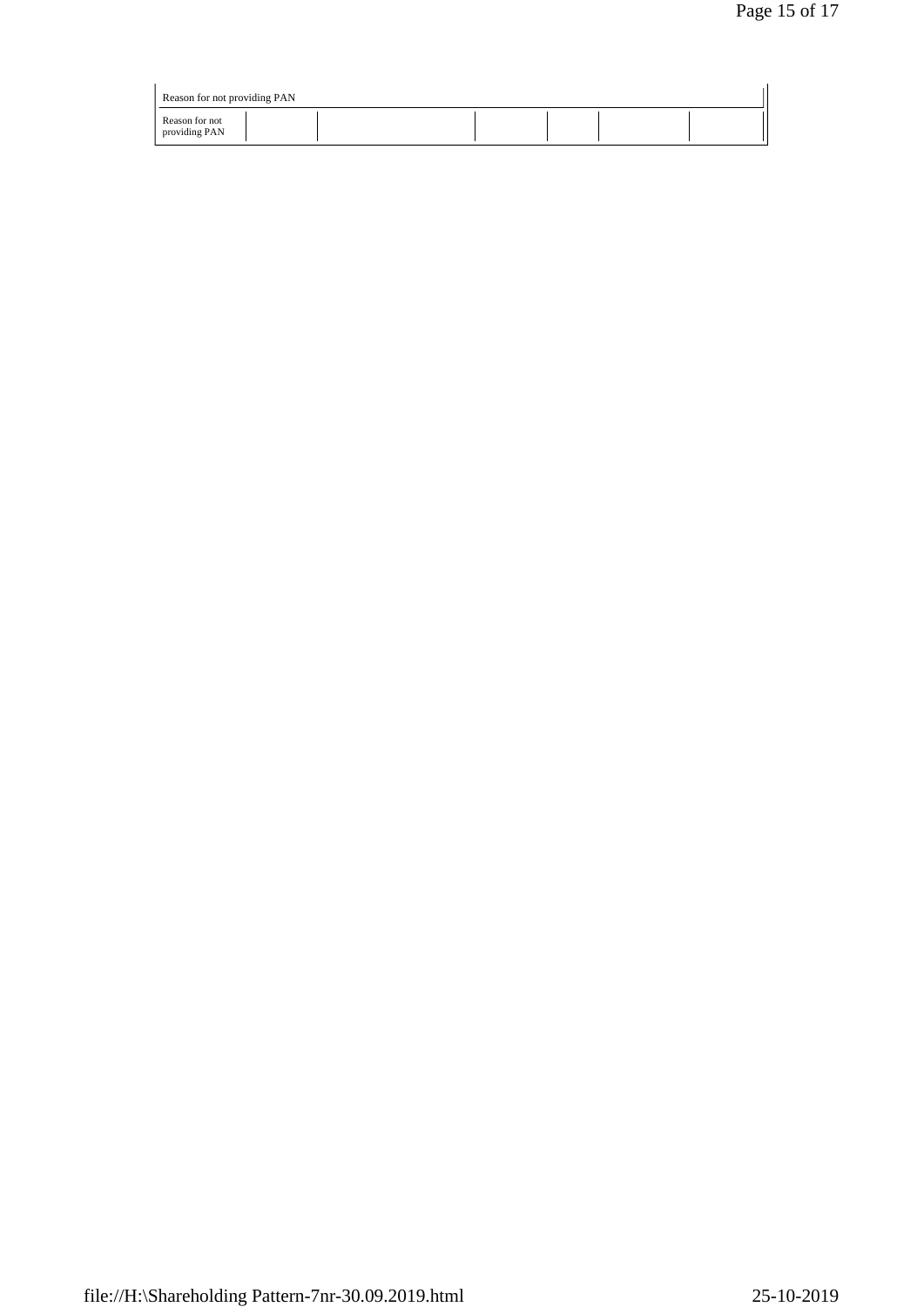| significant beneficial owners |                                                      |             |                                                                       |                                 |     |                                                      |             |                                                                                                           |        |                                           |                                                                        |                           |                                             |                                                                         |
|-------------------------------|------------------------------------------------------|-------------|-----------------------------------------------------------------------|---------------------------------|-----|------------------------------------------------------|-------------|-----------------------------------------------------------------------------------------------------------|--------|-------------------------------------------|------------------------------------------------------------------------|---------------------------|---------------------------------------------|-------------------------------------------------------------------------|
|                               | the SBO                                              |             |                                                                       | Details of the registered owner |     |                                                      |             | Details of holding/exercise of right of the SBO in the<br>reporting company, whether direct or indirect*: |        |                                           |                                                                        | Date of                   |                                             |                                                                         |
| AN                            | Passport<br>No. in<br>case of<br>foreign<br>national | Nationality | Nationality<br>(Applicable<br>in case of<br>Any other<br>is selected) | Name                            | PAN | Passport<br>No. in<br>case of<br>foreign<br>national | Nationality | Nationality<br>(Applicable<br>in case of<br>Any other<br>is selected)                                     | Shares | Whether by virtue of:<br>Voting<br>rights | Rights on<br>distributable<br>dividend or<br>any other<br>distribution | Exercise<br>of<br>control | Exercise<br>-ot<br>significant<br>influence | creation/<br>acquisition<br>of<br>significant<br>beneficial<br>interest |